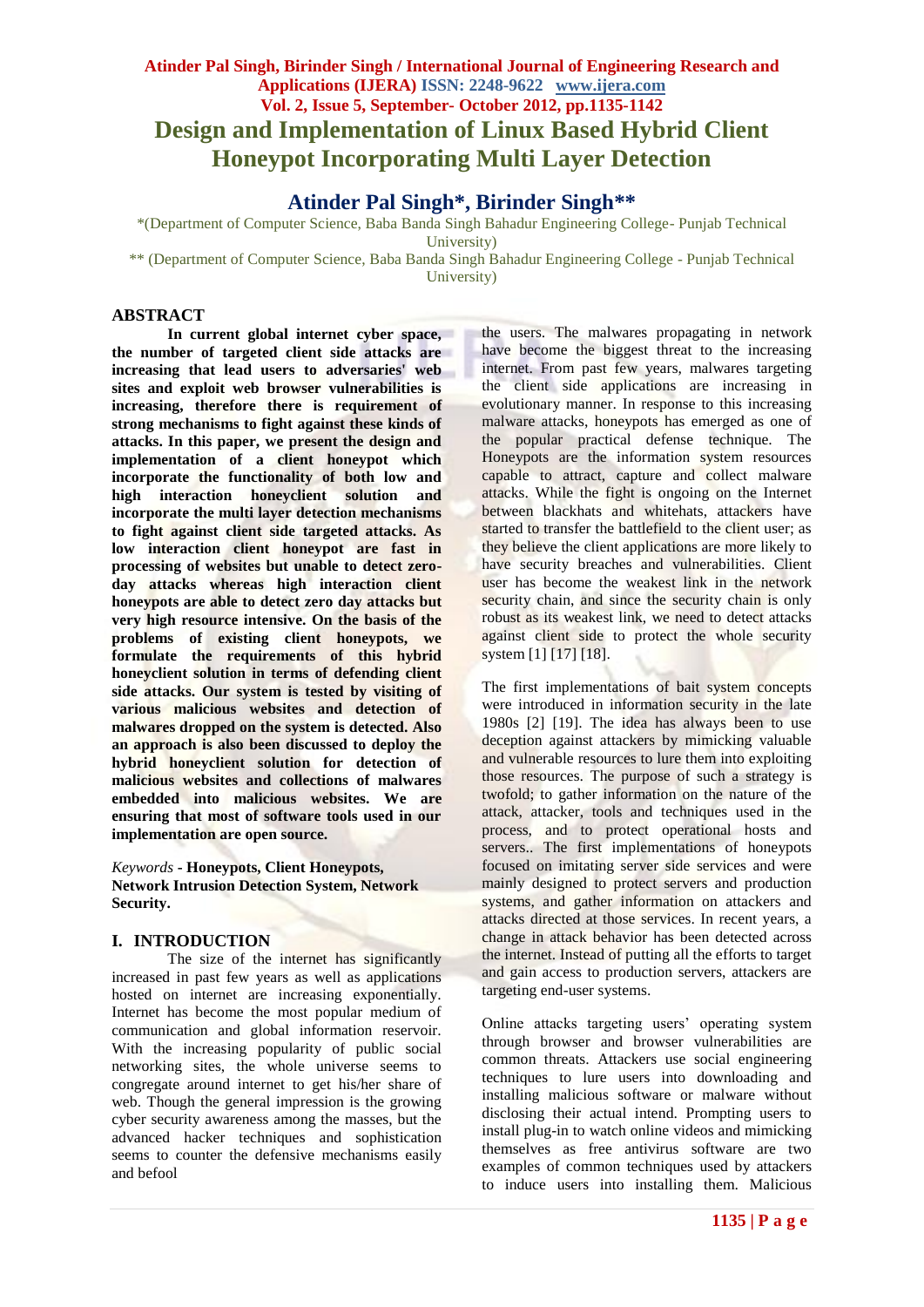website are also deployed which contain code that exploit vulnerabilities of popular web browsers, their extensions and plug-ins. Once such a website is visited by a vulnerable browser, the malicious code is rendered and executed by the browser's engine, resulting in exploitation of a particular vulnerability associated with the browser or the operating system and its applications. The infected client system may then fetch and install malware from a malware server or allow an attacker to gain a full control over the system.

Client honeypots have been designed to identify malicious websites, using signature, state, anomaly and machine learning based detection techniques. There are two kinds of honeypot, server-side honeypot and client-side honeypot. Server-side honeypot is the traditional honeypot. This kind of honeypot must have some vulnerable service, and attacker can detect them, so they are passive honeypots. The concept of client-side honeypot [3] was brought forward by Lance Spitzner. Client-side honeypot aims at vulnerabilities of client applications. It needs a data source, and visits the data source actively, and detects all activities to judge if it is safe. Client-side honeypot actively "requests" to accept attack. This kind of honeypot actively acquires malware spreading through client application software which traditional honeypot can't get [4].

The format of the remaining paper is: section 2, defines and explains the technology that has been employed and discusses the client honeypots in brief and other detection approaches. Section 3 deliberates the framework design and discusses our detailed design of the implemented system. Section 4 discusses conclusion and future work of the research problem.

#### **II. BACKGROUND AND MOTIVATION**

#### *A Malware Types*

Malware can be defined as "a set of instructions that run on your computer and make your system do something that an attacker wants it to do" [3]. Once a malicious web page attacks the user's system, then it is able to download malware including the following, as described by Provos, et al. [4] and [5]:

- o Virus
- o Worm
- o Trojans
- o Spyware
- o Adware
- o Root kits

#### *B. Malicious URL Detection Approaches*

Figure 1 depicts the approaches used in detection of malicious websites such as in-built browser protection based detection; applying some heuristic based detection and client honeypot based detection approaches. By applying Google safe browsing we can detect malicious URL as well as on the basis of in-built browser plug-ins. We can also detect malicious URL by applying static analysis or some machine learning approaches like patternmatching or java script features. Client Honeypot based detection of malicious URLs is widely used for analysis of malicious URL which uses the web based propagation medium to infect the end users.

| <b>Built in Broswer</b>                               | <b>Heuristic Based</b>                                                                          | Honeyclient                                                       |
|-------------------------------------------------------|-------------------------------------------------------------------------------------------------|-------------------------------------------------------------------|
| protection                                            | Detection                                                                                       | <b>Based Detection</b>                                            |
| $\cdot$ Plug-ins [6]<br>• Google safe<br>browsing [7] | • Static<br>Detection <sup>[8]</sup><br>• Machine<br>Learning Based<br>Detection <sup>[9]</sup> | $\cdot$ Low<br>Interaction[10]<br>$\cdot$ High<br>Interaction[10] |

|  | Fig. 1. Malicious URL Detection Approaches |  |  |  |
|--|--------------------------------------------|--|--|--|
|--|--------------------------------------------|--|--|--|

#### *Honeypot*

Honeypots are the types of resources whose values are being attacked or probed by the attacker. Generally honeypots are used for gathering the intelligent information about the attacker or black hat community targeting the intrenet cyber space. In terms of network security, it is well accepted that honeypots play a biggest role including other security devices such firewall, IDS etc. To make the network full proof against attacks, honeypots play the major role to protect the network from unknown and unclassified kind of attacks. Honeypots also play an important role in protecting servers and hosts against attacks targeted at resources available on a production network by directing attacks to decoy systems. When placed with other technologies such as intrusion detection system, intrusion prevention system, firewalls, honeypots become highly effective tools against attacks performed by black hat community.

Most of the network security devices such as firewall, intrusion detection system, are based on pre-defined signatures embedded into them to detect the attacks and prevent the network from these kind of attacks but what will happen in case of zero day attacks when there are no signatures exists in their database, honeypots plays biggest roles here to tighten the networks from these kind of nknown attacks. Honeypots are effective tools to detect internal attacks and propagation of worms within an internal network which other tools such as firewalls fail to achieve Usually Honeypots are very different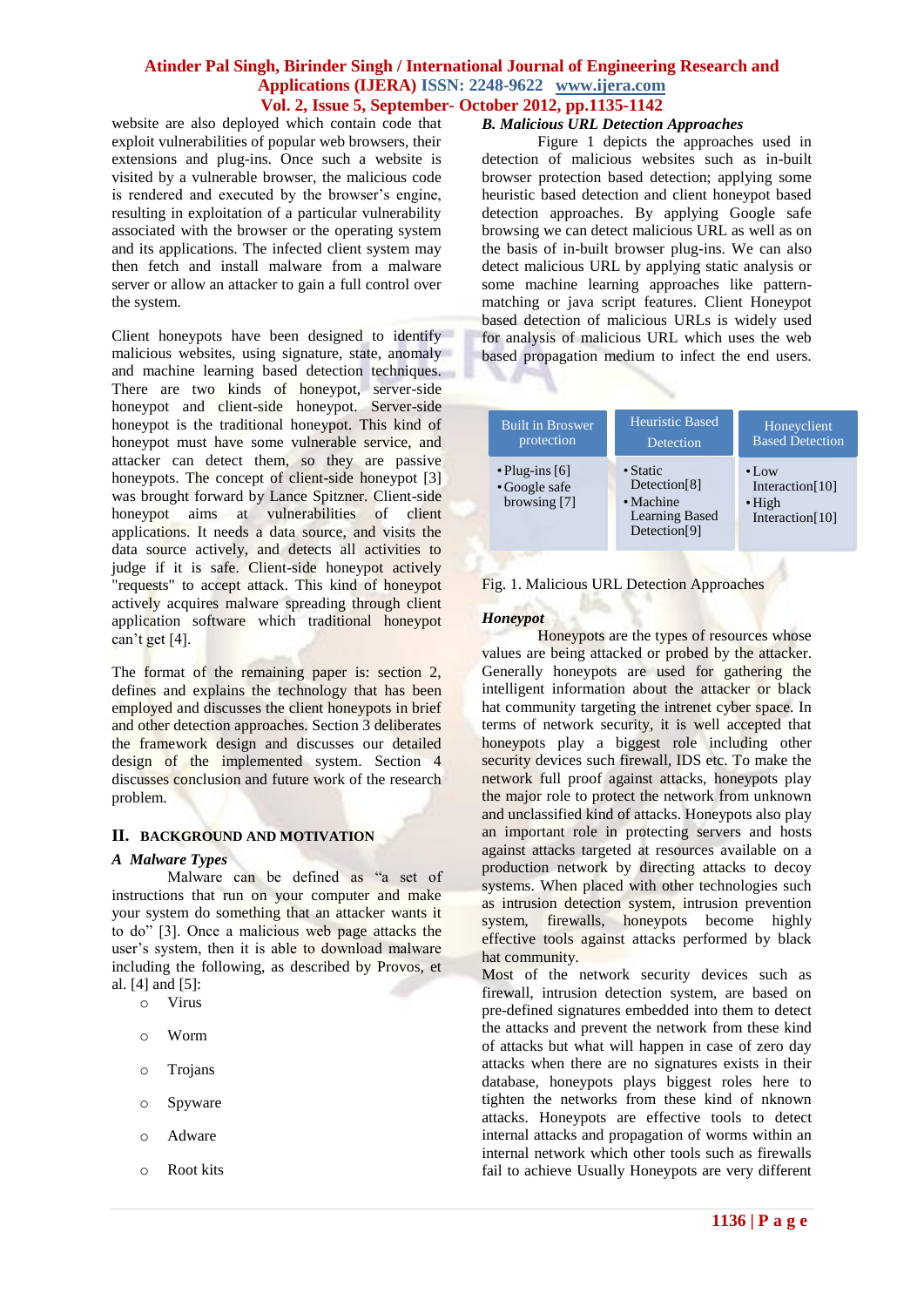than other network security devices because they are not directly providing any kind of security to the organizational network but they give us the useful information to study the behavior of attackers so that we can take the remedial actions further.

Honeypots can be classified as per the attack classes and targeted attacks such as server side attacks and client side attacks. Classification of Honeypots can be as server honeypots and client honeypots. Server Honeypots which provide us the deep knowledge of server side attacks, which are a kind of passive honeypots. In contrast to server honeypots, client honeypots provide us the deep knowledge of client side attacks; therefore they are also called as active Honeypots or Honeyclient. Both of the Honeypot Technology has emerged as a widely research areas in the field of cyber security.

#### *Client Honeypot*

In recent times, black hat community has mainly targeting client side applications such internet browser, pdf, media player etc. The client honeypot is new concept [21] and is quite different than server honeypots. In case of active honeypot, client honeypot acts as client and actively visit the website to see whether the attack has happened or not. Following diagram depicts high interaction and low interaction client honeypots.



Fig 2. Client Honeypots Classifications

#### **III. END USER: A SOFT TARGET**

There are hosts and servers in production network but end user is simplest and soft target to attack for black hat community as they do not like network security devices such as firewall, network intrusion detection system and they do not have such kind of luxuries as of host or network based intrusion detection system as other security devices. Also they are dependent upon others for updating their system software. Sometimes end users are not so knowledgeable to tackle the attacks occurred on their system. Security of home users mainly revolves around the following security mechanisms [11]:





#### **3.1. Operating system security**

Operating system is the platform on which all other user applications run and resembles the foundation of a building. Microsoft is the dominant player in operating system market and has a total share of 94 percent of all operating systems in use. While its latest operating system, Windows 7 is the most stable and most secure operating system, its slow adaptation in home users and corporations has led to wide spread use of older operating systems. According to statistics of the last three month (Nov-Dec-Jan 2010), Windows XP, a popular but vulnerable operating system has a 50% market share while windows Vista owns 15% followed by Widows 7, 28%. Microsoft provides constant updates for these operating systems; it is up to the user to install these updates. A quick look at the operating system security however, confirms that even with constant update and release of service packs, the number of discovered vulnerabilities have not decreased dramatically. Based on the report be Secunia, 75 vulnerabilities were discovered in Windows 7 alone in 2010. Windows Vista follows by 89 followed by Windows XP 97 [12].

#### **3.2. Client Firewall**

Most recent operating systems come with built in and "enabled by default" firewall package. Starting with Windows XP service pack 2 and since, firewall has been enabled by default on all Microsoft operating systems. This provides basic protection for an average home user. Based on a latest study in European Union countries in 2010 [Internet usage in 2010 – Households and Individuals], less than 50 percent of the users had their firewalled enabled. Users decide to disable windows firewall because of compatibility issues with other programs. This results in significant threat to the security of the host system.

#### **3.3. Antivirus**

Antivirus software is the basic security tool installed in end user computer. They mostly rely on signature based detection where executable files are matched against a signature database of known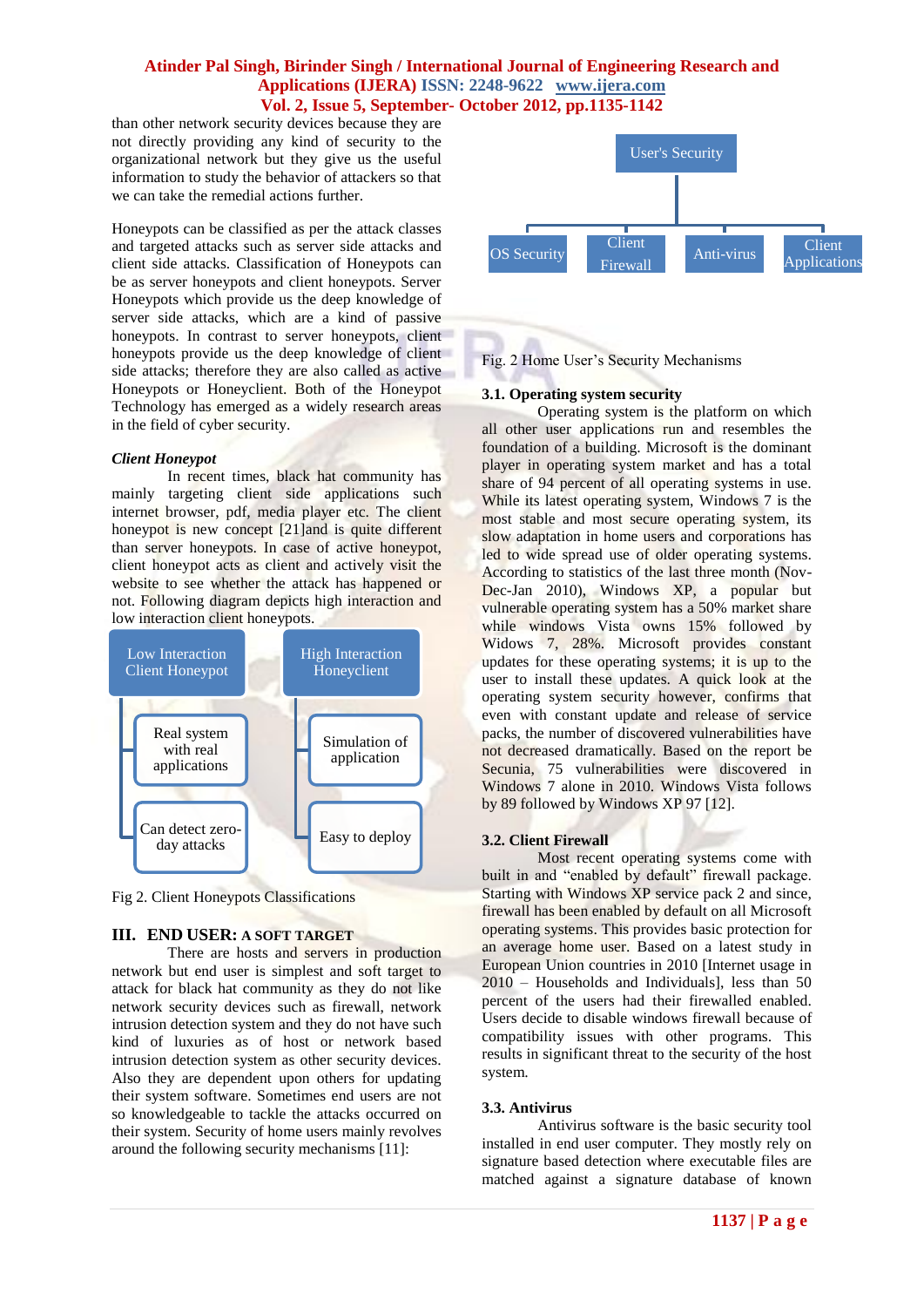viruses. New versions have run-time scanning feature that scans the file in real time and avoids execution, if a threat is detected. Signature based detection however results in the antivirus engine failing to detect variants of known viruses, therefore a constant update of antivirus signature database is essential to provide basic protection. Although an antivirus is fairly effective in detection of known attacks if updated regularly, they are unable to protect users from remote port attacks or attacks directed at user applications from internet. Latest survey shows that, 25 % of users disabled their antivirus software because they believe this software have negative impact on their PCs' performance [13].While another study by a research group had similar results showing around 23% had absolutely no active security software installed. Rightfully assuming that every computer without any active protection would be infected with one type of virus or malware, 23% makes a huge impact not only on the infected computers but overall security of the internet as these infected hosts will be used to attack other hosts across the internet, be a part of DDoS attacks or exploited to deliver Spam [14].

### **3.4. Applications**

Operating system vulnerabilities are most discussed in security community but vulnerabilities in user applications cover most of the vulnerabilities found in an end user system. A study by Secunia points to 729 (Windows XP), 722(Windows Vista) and 709 (Windows 7) available vulnerabilities, in top 50 applications on a typical user system [14]. All these applications are offered by 14 vendors. Based on these numbers, more secured operating system does not necessarily provide a more robust platform unless applications are developed in a secured manner or patched properly [15]. With increasing number of users online, application vulnerabilities are the easiest and the main target of such attacks. Based on [15], 84% of all attacks were classified to be "from remote" while local network or local system each had 7 % of total attacks. These results show the importance of implementing a robust internet security while browsing the internet, especially in applications which directly interact with web contents. Internet browsers are the main tools used to browse and retrieve contents from the internet. With increasing popularity of dynamic internet contents and online services (i.e. online banking), browsers' roles have been more than just to view static contents but rather a part of a new wave of user interaction and experience with the web. With popularity of cloud computing, browser's role will even be more immanent in the usability of novel operating systems. Since browsers are the main tools to interact with online contents, they are a gateway into the host operating systems and local networks. If a browser is exploited, attackers would be able to gain access to system resources and install

malicious code on the local system. The infected host then fetches more malicious content from remote locations and targets local hosts. All this is done without firewall blocking any connections. Any NAT implementations are bypassed since once a host is infected all connections are initiated from inside, which is permitted by firewall.

## **IV. System Framework Design**

Here we present the detailed system design which takes the benefits of both low interaction honeyclient and high interaction honeyclient. As in case of high interaction honeyclient, there are no emulated softwares or applications running into system, it provides a real environment to attackers to take full control of the system, therefore we are able to detect the zero-day malwares targeting the client side applications. Drive-by-download kinds of malwares are classical examples which drop on user's system without his knowledge and concern. As per the honeyclient technology, the end results is to collect the number of malwares which includes classified as well as unclassified class of malwares. Unclassified malwares here we mean the zero day malwares which are not detected by any signature based mechanisms.

In case of client honeypots, we actively visit the URLs to get the client machine gets infected by the malwares dropped on the system. Here we are presenting an example of analysis of URL which is declared malicious by our designed system and we observed that many activities are being performed by that URL and all the activities are being logged into our honeyclient solution.

In this research, we present the virtual box [16] based honeyclient solution which incorporate the extraction of malware binaries from raw PCAP data as well as malwares dropped on a client machine by file system monitoring. Therefore we are able to detect exploits performed by the malicious URL on a client system. We can achieve the functionality of both low and high interaction honeyclient.

Figure 3 depicts the system design of honeyclient solution. As shown in the figure, we are giving all the URLs into virtual machines where we are actively visiting the web links using real browsers. We can browse multiple bulk lists of URLs instead of single web link which increase the efficiency of the high interaction honeyclient and we are extracting the malware binaries by two ways:

- File System monitoring at user space
- Forensic Investigation of raw PCAP data

All honeypots are running in virtualized environment using open source Virtual Box.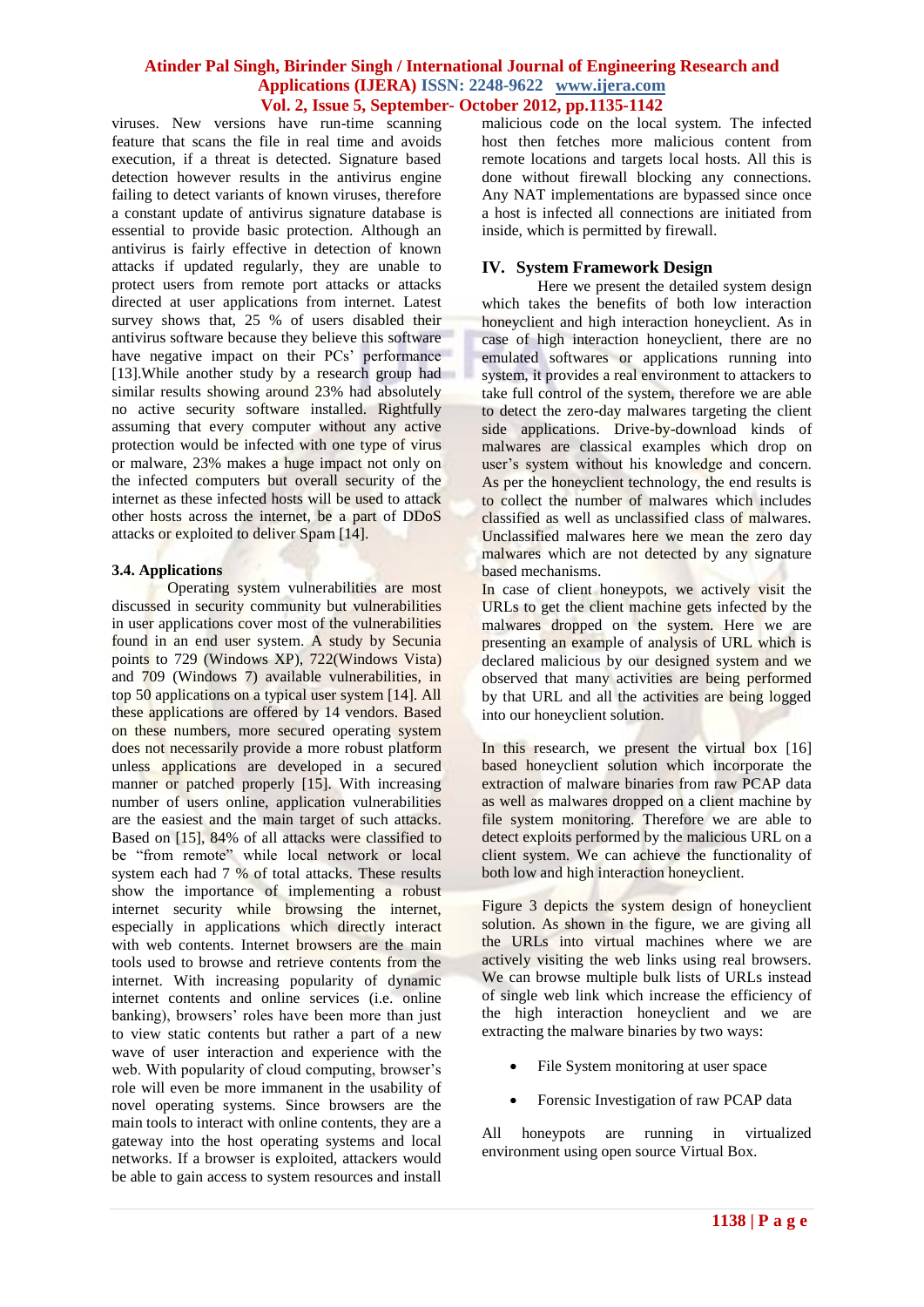

Fig. 3 Virtual Honeyclient

URL lists to the client honeypots are provided by the server called active honeypot controller. In proposed system, there are basically four functional components: URL data source, Virtual Honeypots, Central database, Analysis Modules.

- o URL data source
	- o Internet Cyber Space { Google safe browsing)
	- Spam Mails
	- o Typo squatting URLs
- o Virtual Client Honeypots
	- o Virtual Box based client honeypot ( Virtual Machines)
- o Database
	- o Mysql database
- o Behavior based analysis
	- o Dynamic execution monitoring
		- **Network Monitoring**
		- File System Monitoring
- o Out of Band analysis
	- o Extraction of malwares from PCAP data
	- o Offline analysis of PCAP raw data
- o Web Interface ( Need to be Developed)
- o User interface for Online URL submission
- o Report generation and download

Here we are claiming that developed honeyclient running in virtualized environment, web interface still need to get developed for report generation and single window interface for automated URL submission instead of manually feeding of web links.

#### **URL data source:**

As depicted in figure, for URL data source, we are taking malicious URL lists from google safe browsing for testing of our system. We have tested the system and we are able to extract the malwares binaries dropped on a user's system, here on a real virtual machine of Window XP.

## **Virtual Honeypots:**

This module plays biggest roles in detection of malicious URLs and collection of malwares dropped on a system. Here Window XP based OS is used for actively visitations of URLs in virtualized environment using Virtual Box. As shown in the figure, base machine which has Linux Operating system feed the list of URLs to client machine which is Window XP virtual machine. Monitoring modules such as file system monitoring, network monitoring is enabled on client machine during active visit of the web links. With the help of file system monitoring at user space, we are able to capture malware binaries dropped on client machine and with network monitoring, we are able to catch raw PCAP data which is later analyzed forensically to extract the malware binaries and to detect the exploits.

- Client Virtual Machine: Window XP with real browser plug-ins
- Server Machine: Linux Red Hat Enterprise Linux, Pentium IV, 4GB RAM, 200GB HDD

Following generic algorithm is used in URL extraction and feed them into virtual machine for actively visiting of them:

- 1. Select list of URL say N in round robin manner from data source module.
	- a. N>=1;
	- b. If N is already visited then select another list of URLs, say M;
	- c. Rename M=N;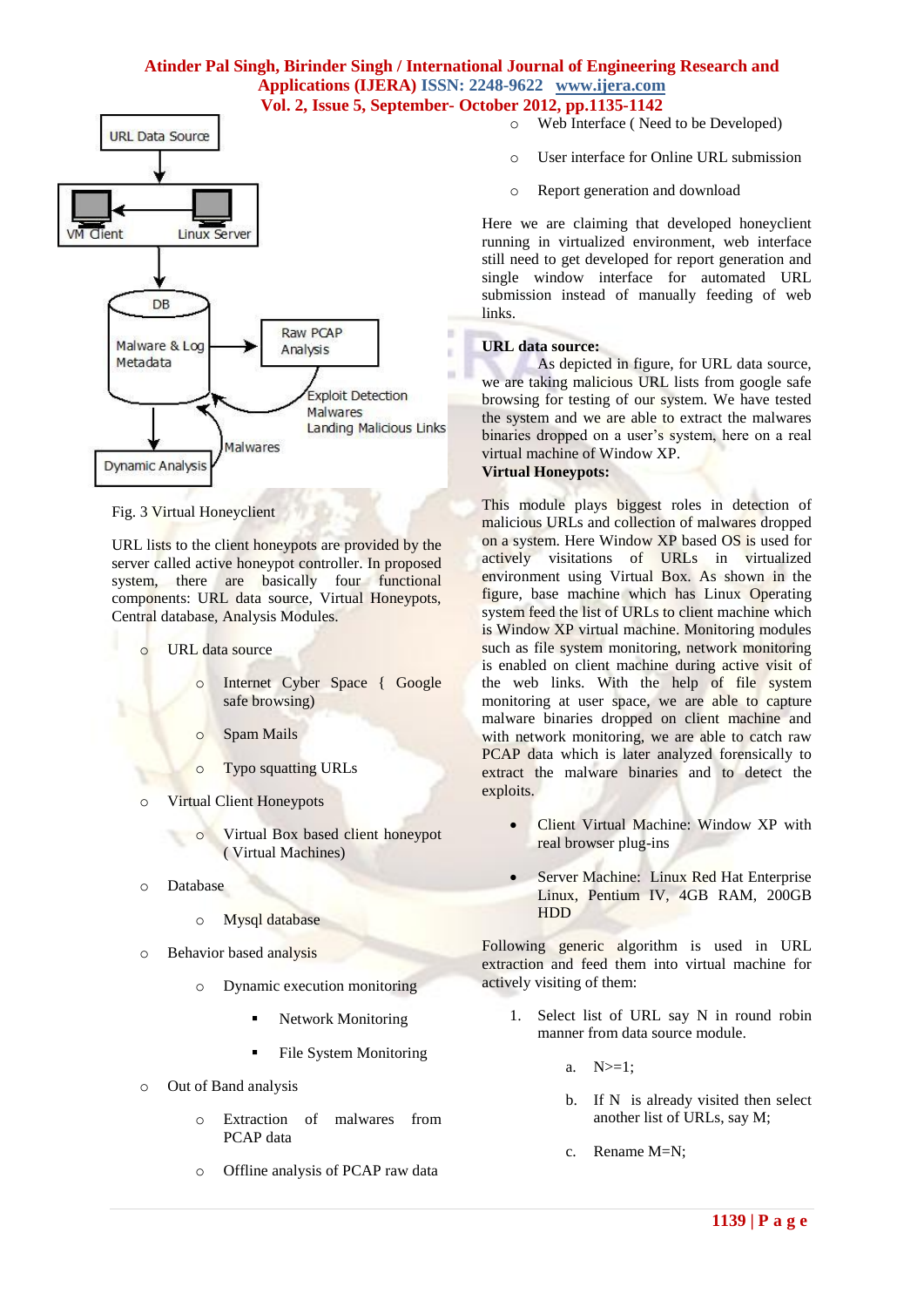- d. Open clean Virtual Machine, visit N list of URLs
- e. Stop the machine after complete visit of N URLs
- f. If N is not already visited, submit the list of URLs into virtual machine;
- g. Repeat steps (b-e)
- 2. Repeat step 1;

The framework presents multiple layers of detection for malicious URLs for detection of malicious websites:

- State based monitoring and detection like network monitoring, file system monitoring to detect malwares dropped into system (URLs are being executed in real environment using real browser on Window XP operating system).
- Forensic extraction of malwares from raw PCAP data.



Fig. 4 Process Flow of System

## **Database Implementation:**

All the collected malwares and other logs such as state logs, pcap data is saved into database. For data design, we have chosen Mysql for our implementation with which we are quite comfortable. Malwares metadata stored at database are fetched and analyzed further if required. Further raw pcap data is analyzed and malware binaries are extracted from it after making the complete session.

## **V. Working and Experimental Results**

Here we discuss the working and few experimental results to signify the proper working of our developed and implemented honeyclient solution. To evaluate the system framework, several experimentations have been performed. The URL seed list has been taken from Blacklist Providers consisting of around 250 URL addresses. Following sections describe in detail the resulting statistics established:



## Fig 5. Honeyclient System Snapshot

Figure 5 depicts the working snapshot of the system with Linux operating system on base machine, Window XP operating system on virtual machine. Virtual machine window is opened when there are list of URLs to be visited. Whenever there are list of web links, virtual machine will be pop up for real browsing of URL in round robin fashion.



Fig. 6 Snapshot of Working System

Figure 5 depicts the working of our developed system, as shown in figure; base machine is having Linux operating system, send the list of URL to client window XP virtual machine. Client virtual machine is visiting the URL using Internet Explorer. File system monitoring and network monitoring is enabled on client machine. All the logs after complete visiting of URLs has been sent to base Linux server, from there they are inserted into database for further analysis.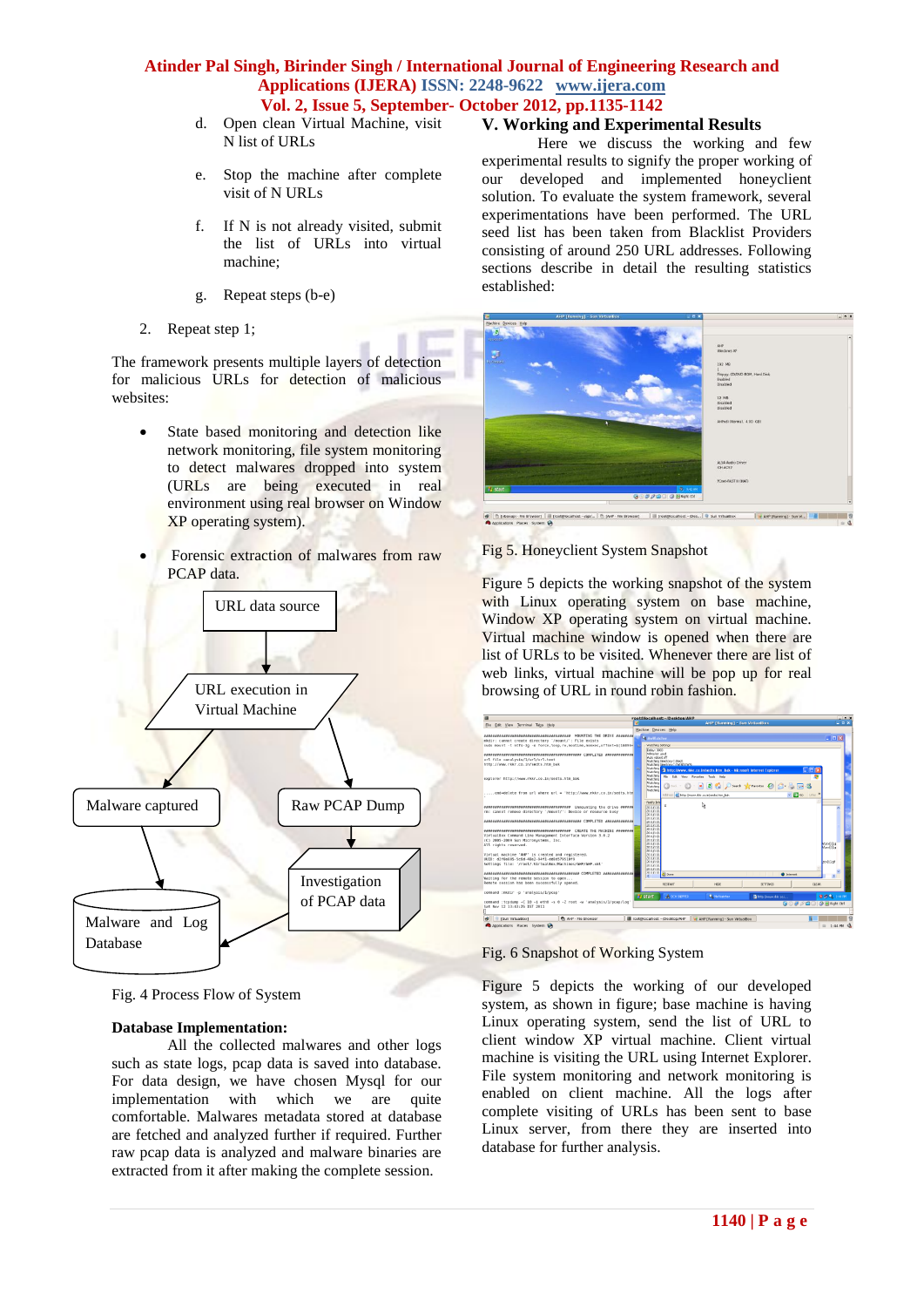All the functionality of the system is well depicted in the above snapshot, whenever there are list of URLs, a virtual client XP machine will be opened and URLs lists will be actively browsed by using real browsers.

After completion of visit process, virtual client machine will be stopped and it will be off completely. For next list of browsing, a clean virtual machine will be opened.

Below figure 6 represent the functionality of honeyclient system with file system monitoring. We can see the complete HTTP communications, number of unique IPs in communications, HTTP servers as well as DNS requests made during the active browsing of the web link.

| Machine Devices Help<br><b>COXOX</b><br><b>26 DOH SHIFFER</b><br>mkdir: cannot create directory '/mount/': File exists<br>Nebuck Interfaces<br>sudo mount -t ntfs-3g -o force.loop.rw.noatime.noexec.offset=\$[168964<br><b>Wye</b><br>203129-220-215<br>$540 - 1$<br>$\bullet$<br><b>Dela</b><br>MW<br>ACCERRAGAGERREERGAGECERRAGAGERREEGGAGEEK (IMP) FTFD SEGAGECERRAG<br>Ports 80 F<br>Dear<br>مدا<br>Cope<br><b>HTTP</b><br>Unique IPs<br>url file =analysis/l/url/url.text<br>wa<br>203129-231-221<br>Data<br>Hoot<br>has<br>203129-220-193<br>> 66.96.146.30.60 GET /webs/tin_bak.HTTP/1.1@kccept: 1/@kccept Language: en-ud@kccept-<br>Wat<br>203129-220-2<br>c- 66.96.146.30.90 HTTP/1.1.200 DK(Date: S.v. 12.Nov 2011 08:16:52 GMT Content-Tupe: texts<br><b>Wat</b><br><b>64.411.168</b><br>Wat<br>4 EE 9E 14E 30 ED 40742830292w7465273296wEZ38313E29RMu2929E92872370726v292m3<br>121.37.63.240<br>- 06.96.146.20.00 02.20217229007b207472790007b7104313b200576616a200772200b29434a5346<br>203129-220-210<br>Wat<br>- AS 96 146 30 RD 6361746360965033335070704065343440406776574757560909394043434<br>66.96146.30<br><b>Note</b><br>66.96.146.30.80 762034206e6577204172726175286e796c6c2c206e796c6c2c206e796c6c29.<br>203129-220-204<br><b>NW</b><br>L 66 96 146 20 80 204172056174654626469017429012-20225300556-2226226-24170226-2<br>cnd=delete from url where url = 'http://www.rkkr.co.in/sedts.html<br>(5.95.13.243)<br>66.96.146.30.00 399525753635366525753030373425756430666625753530353057575306565<br>239 265 265 260<br>DEALER THE TO BE INTERFERING A REPORT OF RESIDENCE OF A REPORT OF A 44 YO F ALL AND RELEASED AT LCCC.<br>2081095320<br>Note<br><- 02.56.146.30.00 @@S736361706529896-7365727455524-29632-2534303-277+63762-6769<br><b>Hitp Servers</b><br>eccannacedesannacedeccannacedesannaces Unnounting the drive memoral<br>5011<br><66.96.146.32.00 Ge05772041637403760720463542637439234574331302e527072051647<br>FAS 96 146 30 : RD<br>2011<br>$\sim$ 66.96.146.30.00 mean e-Vouden (38.14236 http://. = 38.9.4.14236 (K = 2.1000) M = 1<br>501<br>2081095320:00<br>> 66.96146.30.80 GET /zox.gl HTTP/T.1Blccept 1/1Blccept-Encoding gap, defiereBliver-Age w<br>$rac{201}{201}$<br>AGESHARAGGAARKEESAAGESHARAGGAARKEESAAGESE COMPLETED SAGAAGESEKSA<br>201<br>Portz 6660-6690<br><b>RC</b><br><b>IRC Servers</b><br><b>Box</b><br><b><i>GEESSMAGGGGANNESSGGGGEENHAGGGGANNESSGG CREATE THE MACHTNE GEESSGGG</i></b><br>501<br> 201<br>201<br>2011<br>2011<br>2011<br><b>DNS Requests</b><br>Virtual machine 'AHP' is created and registered.<br>201<br>fine sindner con-<br>201<br>UUID: d2fReROS-Scfid-4Re2-94f1-ddRd579518f9<br>smaudike op in<br>2011<br>Settings file: '/root/.VirtualBox/Machines/AWP/AWP.xml'<br>2011<br>Tour computer might be at risk<br>2011<br><b>McFernal is turned on</b><br>lon:<br>Automatic Undates is harved off<br>Arthinus software might not be installed<br>Click this balloon to fix this problem.<br><b>Q</b> Huwatter<br><b>Districtional districts</b><br><b>BIRG</b> THEFT<br><b>El start</b><br>2. ронашна<br>805000<br><b>@ 图 Nott Ctrl</b> |                                                                                                                            | root@localhost:~/Deskton/AHP                                 | $-10x$ |
|---------------------------------------------------------------------------------------------------------------------------------------------------------------------------------------------------------------------------------------------------------------------------------------------------------------------------------------------------------------------------------------------------------------------------------------------------------------------------------------------------------------------------------------------------------------------------------------------------------------------------------------------------------------------------------------------------------------------------------------------------------------------------------------------------------------------------------------------------------------------------------------------------------------------------------------------------------------------------------------------------------------------------------------------------------------------------------------------------------------------------------------------------------------------------------------------------------------------------------------------------------------------------------------------------------------------------------------------------------------------------------------------------------------------------------------------------------------------------------------------------------------------------------------------------------------------------------------------------------------------------------------------------------------------------------------------------------------------------------------------------------------------------------------------------------------------------------------------------------------------------------------------------------------------------------------------------------------------------------------------------------------------------------------------------------------------------------------------------------------------------------------------------------------------------------------------------------------------------------------------------------------------------------------------------------------------------------------------------------------------------------------------------------------------------------------------------------------------------------------------------------------------------------------------------------------------------------------------------------------------------------------------------------------------------------------------------------------------------------------------------------------------------------------------------------------------------------------------------------------------------------------------------------------------------------------------------------------------------------------------------------------------------------------------------------------------------------------------------------------------------------|----------------------------------------------------------------------------------------------------------------------------|--------------------------------------------------------------|--------|
|                                                                                                                                                                                                                                                                                                                                                                                                                                                                                                                                                                                                                                                                                                                                                                                                                                                                                                                                                                                                                                                                                                                                                                                                                                                                                                                                                                                                                                                                                                                                                                                                                                                                                                                                                                                                                                                                                                                                                                                                                                                                                                                                                                                                                                                                                                                                                                                                                                                                                                                                                                                                                                                                                                                                                                                                                                                                                                                                                                                                                                                                                                                                 | File Edit View Terminal Tabs Help                                                                                          | <b>AHP [Running] - Sun VirtualBox</b>                        | .      |
|                                                                                                                                                                                                                                                                                                                                                                                                                                                                                                                                                                                                                                                                                                                                                                                                                                                                                                                                                                                                                                                                                                                                                                                                                                                                                                                                                                                                                                                                                                                                                                                                                                                                                                                                                                                                                                                                                                                                                                                                                                                                                                                                                                                                                                                                                                                                                                                                                                                                                                                                                                                                                                                                                                                                                                                                                                                                                                                                                                                                                                                                                                                                 |                                                                                                                            |                                                              |        |
|                                                                                                                                                                                                                                                                                                                                                                                                                                                                                                                                                                                                                                                                                                                                                                                                                                                                                                                                                                                                                                                                                                                                                                                                                                                                                                                                                                                                                                                                                                                                                                                                                                                                                                                                                                                                                                                                                                                                                                                                                                                                                                                                                                                                                                                                                                                                                                                                                                                                                                                                                                                                                                                                                                                                                                                                                                                                                                                                                                                                                                                                                                                                 | <i><b>GEERNASSESSURHEESSGGEERNASSESSURHEESS</b></i> MOUNTING THE DRIVE <i>GEERNAS</i>                                      |                                                              |        |
|                                                                                                                                                                                                                                                                                                                                                                                                                                                                                                                                                                                                                                                                                                                                                                                                                                                                                                                                                                                                                                                                                                                                                                                                                                                                                                                                                                                                                                                                                                                                                                                                                                                                                                                                                                                                                                                                                                                                                                                                                                                                                                                                                                                                                                                                                                                                                                                                                                                                                                                                                                                                                                                                                                                                                                                                                                                                                                                                                                                                                                                                                                                                 |                                                                                                                            |                                                              |        |
|                                                                                                                                                                                                                                                                                                                                                                                                                                                                                                                                                                                                                                                                                                                                                                                                                                                                                                                                                                                                                                                                                                                                                                                                                                                                                                                                                                                                                                                                                                                                                                                                                                                                                                                                                                                                                                                                                                                                                                                                                                                                                                                                                                                                                                                                                                                                                                                                                                                                                                                                                                                                                                                                                                                                                                                                                                                                                                                                                                                                                                                                                                                                 |                                                                                                                            |                                                              |        |
|                                                                                                                                                                                                                                                                                                                                                                                                                                                                                                                                                                                                                                                                                                                                                                                                                                                                                                                                                                                                                                                                                                                                                                                                                                                                                                                                                                                                                                                                                                                                                                                                                                                                                                                                                                                                                                                                                                                                                                                                                                                                                                                                                                                                                                                                                                                                                                                                                                                                                                                                                                                                                                                                                                                                                                                                                                                                                                                                                                                                                                                                                                                                 |                                                                                                                            |                                                              |        |
|                                                                                                                                                                                                                                                                                                                                                                                                                                                                                                                                                                                                                                                                                                                                                                                                                                                                                                                                                                                                                                                                                                                                                                                                                                                                                                                                                                                                                                                                                                                                                                                                                                                                                                                                                                                                                                                                                                                                                                                                                                                                                                                                                                                                                                                                                                                                                                                                                                                                                                                                                                                                                                                                                                                                                                                                                                                                                                                                                                                                                                                                                                                                 |                                                                                                                            |                                                              |        |
|                                                                                                                                                                                                                                                                                                                                                                                                                                                                                                                                                                                                                                                                                                                                                                                                                                                                                                                                                                                                                                                                                                                                                                                                                                                                                                                                                                                                                                                                                                                                                                                                                                                                                                                                                                                                                                                                                                                                                                                                                                                                                                                                                                                                                                                                                                                                                                                                                                                                                                                                                                                                                                                                                                                                                                                                                                                                                                                                                                                                                                                                                                                                 | http://www.rkkr.co.in/sedts.htm bak                                                                                        |                                                              |        |
|                                                                                                                                                                                                                                                                                                                                                                                                                                                                                                                                                                                                                                                                                                                                                                                                                                                                                                                                                                                                                                                                                                                                                                                                                                                                                                                                                                                                                                                                                                                                                                                                                                                                                                                                                                                                                                                                                                                                                                                                                                                                                                                                                                                                                                                                                                                                                                                                                                                                                                                                                                                                                                                                                                                                                                                                                                                                                                                                                                                                                                                                                                                                 | explorer http://www.rkkr.co.in/sedts.htm bak                                                                               |                                                              |        |
|                                                                                                                                                                                                                                                                                                                                                                                                                                                                                                                                                                                                                                                                                                                                                                                                                                                                                                                                                                                                                                                                                                                                                                                                                                                                                                                                                                                                                                                                                                                                                                                                                                                                                                                                                                                                                                                                                                                                                                                                                                                                                                                                                                                                                                                                                                                                                                                                                                                                                                                                                                                                                                                                                                                                                                                                                                                                                                                                                                                                                                                                                                                                 | rm: cannot remove directory '/mount/': Device or resource busy                                                             |                                                              |        |
|                                                                                                                                                                                                                                                                                                                                                                                                                                                                                                                                                                                                                                                                                                                                                                                                                                                                                                                                                                                                                                                                                                                                                                                                                                                                                                                                                                                                                                                                                                                                                                                                                                                                                                                                                                                                                                                                                                                                                                                                                                                                                                                                                                                                                                                                                                                                                                                                                                                                                                                                                                                                                                                                                                                                                                                                                                                                                                                                                                                                                                                                                                                                 |                                                                                                                            |                                                              |        |
|                                                                                                                                                                                                                                                                                                                                                                                                                                                                                                                                                                                                                                                                                                                                                                                                                                                                                                                                                                                                                                                                                                                                                                                                                                                                                                                                                                                                                                                                                                                                                                                                                                                                                                                                                                                                                                                                                                                                                                                                                                                                                                                                                                                                                                                                                                                                                                                                                                                                                                                                                                                                                                                                                                                                                                                                                                                                                                                                                                                                                                                                                                                                 |                                                                                                                            |                                                              |        |
|                                                                                                                                                                                                                                                                                                                                                                                                                                                                                                                                                                                                                                                                                                                                                                                                                                                                                                                                                                                                                                                                                                                                                                                                                                                                                                                                                                                                                                                                                                                                                                                                                                                                                                                                                                                                                                                                                                                                                                                                                                                                                                                                                                                                                                                                                                                                                                                                                                                                                                                                                                                                                                                                                                                                                                                                                                                                                                                                                                                                                                                                                                                                 | VirtualBox Command Line Management Interface Version 3.0.2<br>(C) 2005-2809 Sun Microsystems, Inc.<br>All rights reserved. |                                                              |        |
|                                                                                                                                                                                                                                                                                                                                                                                                                                                                                                                                                                                                                                                                                                                                                                                                                                                                                                                                                                                                                                                                                                                                                                                                                                                                                                                                                                                                                                                                                                                                                                                                                                                                                                                                                                                                                                                                                                                                                                                                                                                                                                                                                                                                                                                                                                                                                                                                                                                                                                                                                                                                                                                                                                                                                                                                                                                                                                                                                                                                                                                                                                                                 |                                                                                                                            |                                                              |        |
|                                                                                                                                                                                                                                                                                                                                                                                                                                                                                                                                                                                                                                                                                                                                                                                                                                                                                                                                                                                                                                                                                                                                                                                                                                                                                                                                                                                                                                                                                                                                                                                                                                                                                                                                                                                                                                                                                                                                                                                                                                                                                                                                                                                                                                                                                                                                                                                                                                                                                                                                                                                                                                                                                                                                                                                                                                                                                                                                                                                                                                                                                                                                 |                                                                                                                            |                                                              |        |
|                                                                                                                                                                                                                                                                                                                                                                                                                                                                                                                                                                                                                                                                                                                                                                                                                                                                                                                                                                                                                                                                                                                                                                                                                                                                                                                                                                                                                                                                                                                                                                                                                                                                                                                                                                                                                                                                                                                                                                                                                                                                                                                                                                                                                                                                                                                                                                                                                                                                                                                                                                                                                                                                                                                                                                                                                                                                                                                                                                                                                                                                                                                                 | Waiting for the remote session to open<br>Remote session has been successfully opened.                                     |                                                              |        |
|                                                                                                                                                                                                                                                                                                                                                                                                                                                                                                                                                                                                                                                                                                                                                                                                                                                                                                                                                                                                                                                                                                                                                                                                                                                                                                                                                                                                                                                                                                                                                                                                                                                                                                                                                                                                                                                                                                                                                                                                                                                                                                                                                                                                                                                                                                                                                                                                                                                                                                                                                                                                                                                                                                                                                                                                                                                                                                                                                                                                                                                                                                                                 | command :mkdir -p 'analysis/l/pcap'                                                                                        |                                                              |        |
|                                                                                                                                                                                                                                                                                                                                                                                                                                                                                                                                                                                                                                                                                                                                                                                                                                                                                                                                                                                                                                                                                                                                                                                                                                                                                                                                                                                                                                                                                                                                                                                                                                                                                                                                                                                                                                                                                                                                                                                                                                                                                                                                                                                                                                                                                                                                                                                                                                                                                                                                                                                                                                                                                                                                                                                                                                                                                                                                                                                                                                                                                                                                 | command :tcpdump -C 10 -1 ethB -s 0 -Z root -w 'analysis/l/pcap/log'<br>Sat Nov 12 13:43:25 IST 2011                       |                                                              |        |
|                                                                                                                                                                                                                                                                                                                                                                                                                                                                                                                                                                                                                                                                                                                                                                                                                                                                                                                                                                                                                                                                                                                                                                                                                                                                                                                                                                                                                                                                                                                                                                                                                                                                                                                                                                                                                                                                                                                                                                                                                                                                                                                                                                                                                                                                                                                                                                                                                                                                                                                                                                                                                                                                                                                                                                                                                                                                                                                                                                                                                                                                                                                                 |                                                                                                                            |                                                              |        |
|                                                                                                                                                                                                                                                                                                                                                                                                                                                                                                                                                                                                                                                                                                                                                                                                                                                                                                                                                                                                                                                                                                                                                                                                                                                                                                                                                                                                                                                                                                                                                                                                                                                                                                                                                                                                                                                                                                                                                                                                                                                                                                                                                                                                                                                                                                                                                                                                                                                                                                                                                                                                                                                                                                                                                                                                                                                                                                                                                                                                                                                                                                                                 | <b>Ch</b> AHP - Rie Rrowser<br>■ [Sun VirtualBox]                                                                          | Toot@focahost:-Desktop/AVP<br>AHP [Running] - Sun VirtualBox |        |

Fig. 7 Honeyclient with File system monitoring

All the logs captured are saved into database which is running on base machine at present for testing purpose. Presently only the prototype system, we have tested for proper functioning of individual modules.

| Malware<br>Name | M <sub>D</sub> 5                     |
|-----------------|--------------------------------------|
| sysevwx.exe     | D687BCD7CC2A90FF63C9A5CB1BDE<br>122A |
| sysykeh.exe     | D687BCD7CC2A90FF63C9A5CB1BDE<br>122A |

Table 1: Captured Malware Samples

The malware samples captured after visiting a one of malicious URL on our honeyclient solution is being depicted in table 1. This is just one example; we have a more number of malwares samples captured which can be used for analysis. Column 1 depicts the executable malware binaries dropped on a client victim machine, column 2 represent the corresponding MD5 value of this. As we are claiming that this is just one example of downloaded malwares samples, we have larger set of data set which can be shared on demand basis.

## **PROJECT SUMMARY**

The summarization of various software and hardware used in our project is depicted by the following table 2. In this project we are ensuring that most of the tools are free and open source. For Virtualization technology, we are using VirtualBox [16]. We are running different Virtual machines on single Red hat linux based Operating System. We are using minimum memory of 4GB but large amount of memory is preferred to run Virtual Machines in Virtualized environment.

|                                         | Product                         |                                                   |
|-----------------------------------------|---------------------------------|---------------------------------------------------|
| <b>Feature</b>                          |                                 | <b>Specs</b>                                      |
| Host                                    | Hat<br>Red                      | Vendor:<br><b>HW</b>                              |
| <b>Operating</b>                        | Enterprise                      | <b>Server</b><br>HP                               |
| system                                  | Linux <sub>5</sub>              | Proliant<br>ML<br>350                             |
|                                         |                                 | Processor: 2.33<br><b>GHz Processor</b>           |
|                                         |                                 | <b>RAM</b><br>:4GB<br><b>RAM</b>                  |
|                                         |                                 | Storage: 2x146<br><b>GB</b>                       |
|                                         |                                 | NIC:<br>1<br><b>GB</b><br>Etherenet<br>controller |
| Guest<br>Operating                      | Microsoft XP<br>SP <sub>2</sub> | Single processor<br><b>Virtual Machine</b>        |
| <b>System</b>                           |                                 | <b>RAM 256MB</b>                                  |
|                                         |                                 | NIC 100Mbps                                       |
|                                         |                                 | host-only vmnet                                   |
| <b>Virtualization</b>                   | <b>VirtualBox</b>               | Virtualbox3.0.2                                   |
| <b>Software</b>                         |                                 | for linux                                         |
| <b>Architecture</b>                     | Hybrid                          | High                                              |
|                                         | Honeyclient                     | Throughput                                        |
|                                         |                                 | honeyclient                                       |
| <b>Packet</b><br><b>Capturing</b>       | <b>TCPDUMP</b>                  | Tcpdump tool                                      |
|                                         |                                 |                                                   |
| File<br><b>System</b><br><b>Monitor</b> | Mwatcher                        | Real Time File<br><b>System Monitor</b><br>tool   |

Table 2: Software/Hardware used in project implementation

## **V. CONCLUSION**

During the course of our research work, we implement client honeypot which incorporate the